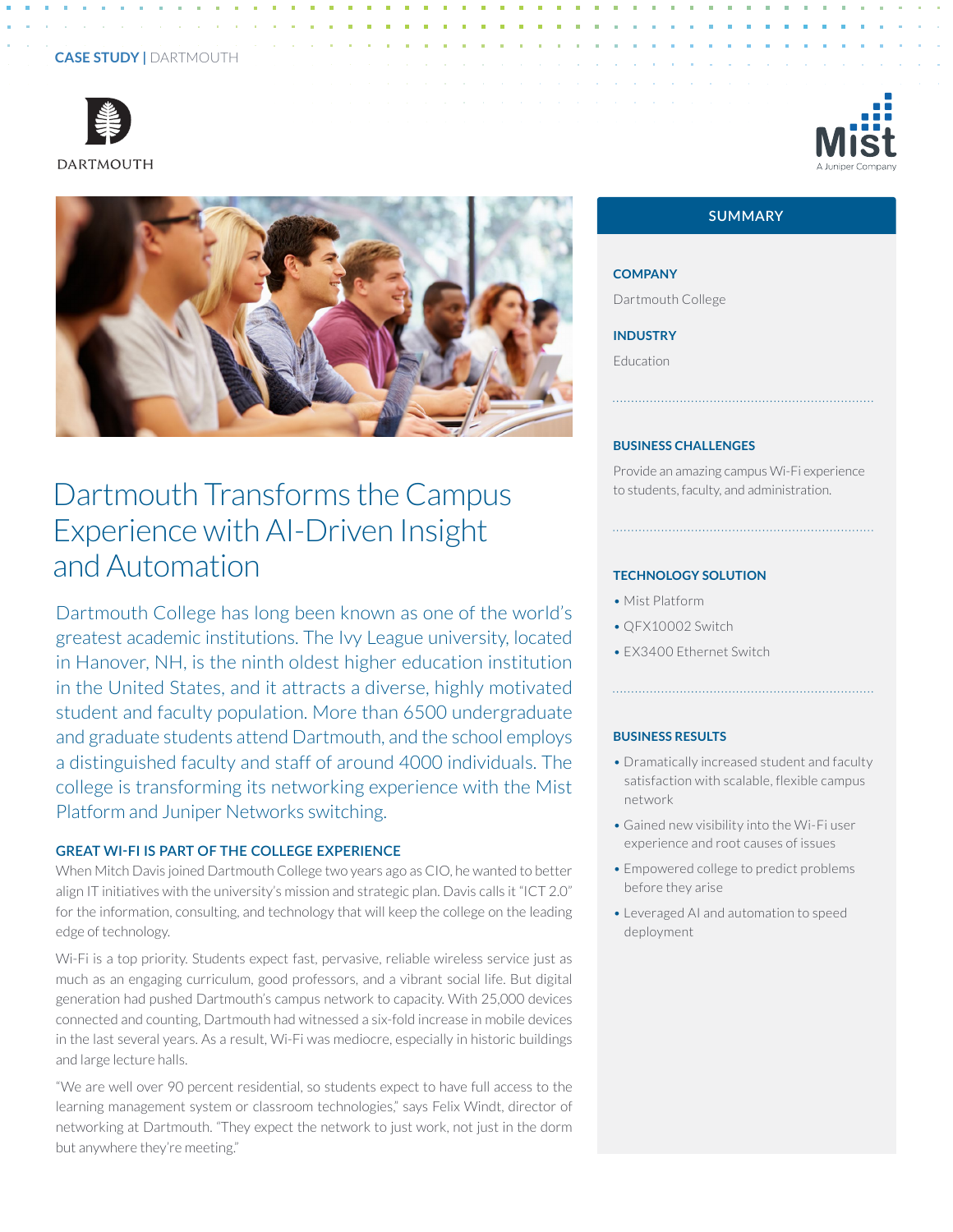#### **CASE STUDY | DARTMOUTH**



To reach its goal, the IT team needed to break free from the status quo. Davis set out to offer a best-in-class Wi-Fi experience to students, faculty, and administrative staff. And that meant a complete network refresh, from the fiber to the access points.

"We are trying to create the best customer experience we can. Mist allows us, through its analytics, to find out where our problems are, and even if only two percent of users are having a problem, we can resolve it on the fly. With Mist, we can create that experience for the customer."

— Mitch Davis, CIO, Dartmouth

#### **TEAMED UP FOR BEST CAMPUS NETWORK**

Dartmouth chose the AI-powered WLAN solution from Mist, a Juniper Company, and Juniper switching for its campus wireless and wired network. The university's technical team was pleased to see Juniper and Mist come together in 2019. "We began working with Mist and Juniper before the acquisition," says Davis. "We saw the synergy."

Mist is a truly innovative wireless platform. Built with a modern microservices cloud architecture, Mist delivers scale and agility, with AI-driven automation and insight.

# "We were happy when Juniper purchased Mist, because now we have one vendor to work with instead of two. It worked out perfectly for us."

## – Mitch Davis, CIO, Dartmouth

"We are trying to create the best customer experience we can," Davis says. "Mist allows us, through its analytics, to find out where our problems are, and even if only two percent of users are having a problem, we can resolve it on the fly. With Mist, we can create that experience for the customer."

"What attracted me to Juniper was automation," Windt says. "Juniper calls it network reliability engineering or taking an engineering approach to measure and automate the reliability of the network."

The Mist Platform deployment started in the Tuck School of Business and the Thayer School of Engineering, with plans to eventually roll the new Wi-Fi out to all 200 buildings on campus. Mist provides highperformance 802.11ax and 802.11ac Wi-Fi, Bluetooth LE, and IoT.

"I have deployed several generations of campus networks," Windt says. "The deployment of Mist and Juniper is the fastest and most resourceefficient way because of automation and AI."

Windt developed automation tools to speed deployment. "If you shave one hour off the installation of 2000 access points, that's the equivalent of a full-time employee for a year. That's time we can use to serve customers instead of screwing access points into the ceilings."

# **AN EVOLVED CAMPUS NETWORK**

A state-of-the-art wired network from Juniper provides the foundation for an exceptional user experience. "Juniper makes a workflow-driven approach to automation easy with its APIs," Windt says. "We can treat the entire network as infrastructure-as-code."

Dartmouth's campus network uses an Ethernet VPN-Virtual Extensible LAN (EVPN-VXLAN) architecture to deliver Layer 2/Layer 3 connectivity with greater scale and efficiency. EVPN-VXLAN decouples the underlay network (physical topology) from the overlay network (virtual topology), delivering greater flexibility. "By transforming our network from a simple Layer 2/Layer 3 network to EVPN, we can significantly increase security zones on campus," Windt says. "Now we can inspect east-west traffic, instead of just at the border."

Juniper Networks® QFX10002 Switch is used in the core network and Juniper Networks EX3400 Ethernet Switch provides cost-effective access networking. Designed for simplicity, Junos® operating system powers all Juniper networking and security. The network is built for reliability and security and automates network operations.

"I like Juniper, from top to bottom, from edge to core, because I work with one operating system," Davis says. "I know Juniper can provide support across the whole spectrum, including security."

## **STUDENTS TURN IN RAVE REVIEWS**

With a Juniper- and Mist-powered network, everyone at Dartmouth is experiencing positive change. The 5 GHz Wi-Fi network, designed for today's high-density mobile environments, lets students easily access the learning management system, collaborate on business presentations, or run engineering simulations. Professors can use their iPads for visual aids in the classroom, and administrative staff have ready access to the resources they need to do their jobs.